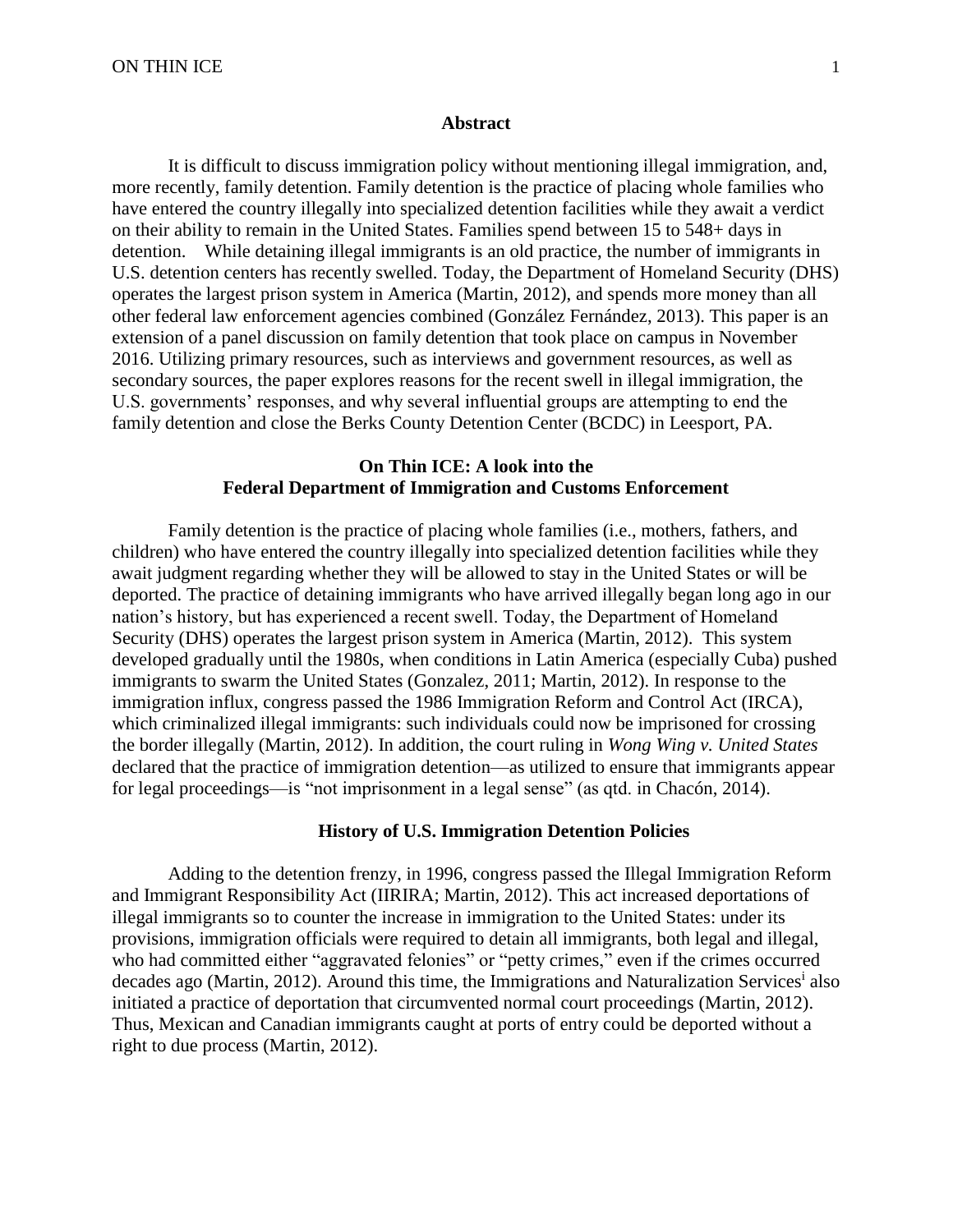Criminalization of illegal immigration peaked following the September 11th tragedy. Following that day, a variety of government initiatives emerged that functioned to increase border security and to swiftly identify and deport "potentially-dangerous" illegal immigrants. To this end, correctional practices across the United States changed as all immigrants who interacted with the corrections system were at risk for detention<sup>ii</sup>.

# **"Rights to Family Life"**

Along with this rise in the criminalization of immigration and resulting detentiondeportation practices, specialized family detention facilities became a necessity as the Department of Homeland Security (DHS) was made aware that individuals in detention were being denied their "right to family life" (Flynn, 2013). In traditional detention centers, females were forbidden to interact with males of any age (Flynn, 2013). Furthermore, the 1997 Flores Settlement Agreement (FSA) specified that children could not be detained in restrictive facilities, must be provided with certain standards of housing, must have access to a range of services, and must have "adequate supervision to protect minors from others…Separation from unrelated adults whenever possible…[and to] ensure the prompt release of children from immigration detention" (as qtd. in Lopez, 2012).

For accompanied minors whose parents were to be detained, this created a problem: the children had to be kept with their parents, but normal detention centers were no longer an option. The DHS's remedy to the then-common practice of separating husbands, wives and children was to open the Berks County Detention Center (BCDC) in 2001 (Martin, 2012). With a capacity of 84 beds, the shelter was too small to house all detained immigrant families (Martin, 2012). It was big enough, however, to provide the impetus for wide-scale changes to detention practices.

A question commonly considered in the discourse of family detention is "Why not release the families with Notices to Appear (NTAs) in court? Why detain them?" According to Lopez (2012), many families who were issues NTAs never appeared for their court dates. This fact, coupled with congressional directives (2005-2007) mandating the DHS to "keep immigrant families together, and either to release such families altogether or to use alternatives to detention" led Immigrations and Customs Enforcement (ICE) to change its policies regarding families in 2006 (Lopez, 2012): instead of breaking most families apart or releasing them with NTAs into the community, the DHS decided to detain most illegally immigrating families in "residential centers" (Lopez, 2012).

## **From "Family Life" to "Family Strife"**

So, in 2006, the DHS opened the T Don Hutto Residential Centre near Austin, Texas (Flynn, 2013). Contracted out to an independent organization that received 2.8 million dollars a month to run the old prison as a family detention center (Lopez, 2012), the center contained 512 beds (Martin, 2012). After only three years in operation, however, the Obama administration shut down the Hutto Centre due to many allegations of abuse and dehumanizing living conditions (Lopez, 2012).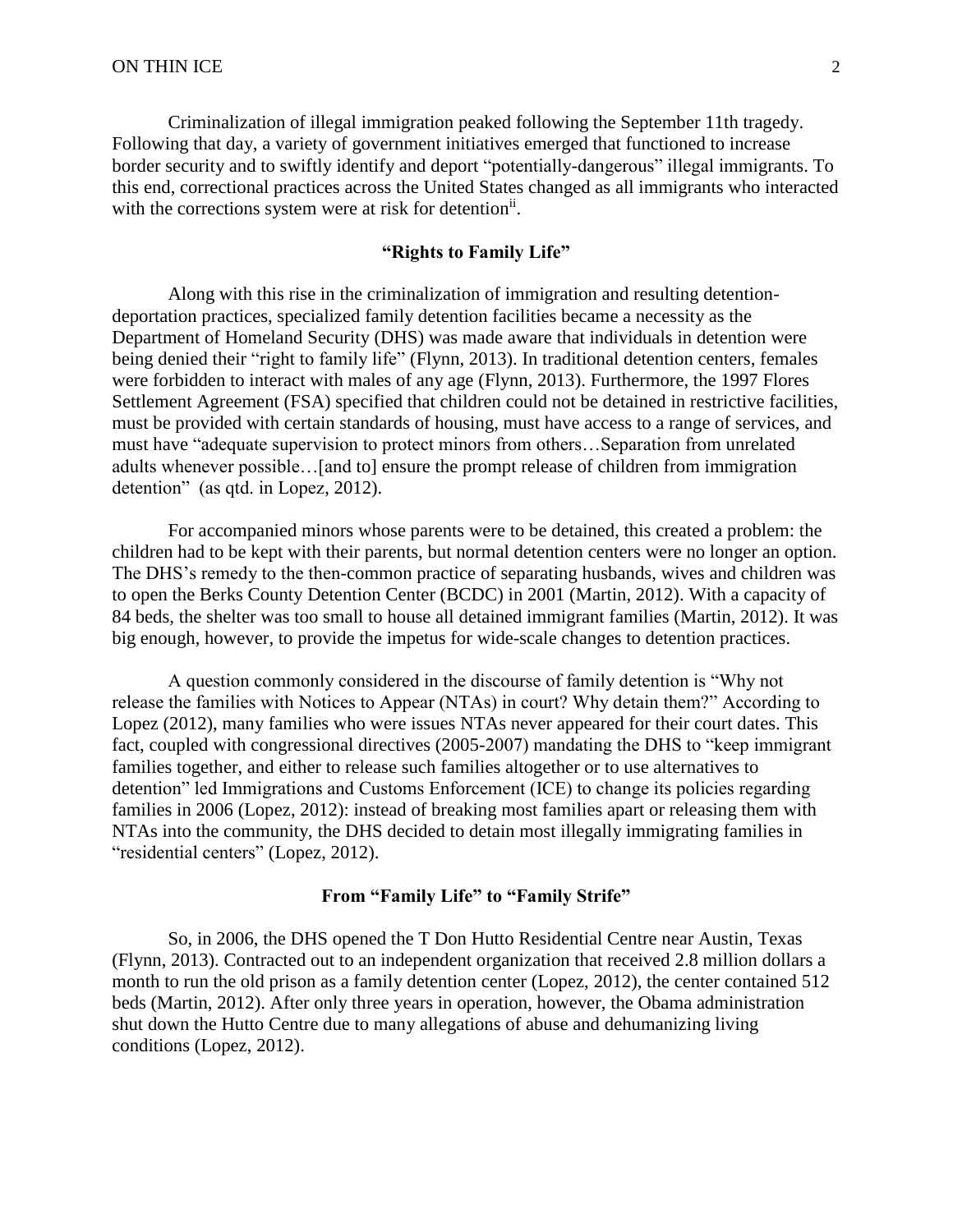When the Hutto Centre shut its doors in 2009, the BCDC continued to operate its 84-bed family detention center. Reports of immigration lawyers and news reporters, however, attest that the shelter was mainly a temporary stop for families applying for asylum, and that most families were moved quickly through the system and out of detention (C.A. Donohoe & A. Orozco, personal communication, November 21, 2016). A 2011 United Nations High Commissioner of Refugees even lauded the facility, stating that it was the prototype of "best practices for a truly civil immigration detention model" (Flynn, 2013).

The closure of the Hutto Center, and the attention that it drew to the abuse suffered by detained immigrants, was a step in the right direction. Soon after, however, the 2009 court ruling in *Fabian v. Dunn* set immigration reform back a few steps: After receiving a request to suit based on abuses suffered by several juvenile boys at another detention center, the court ruled that the plaintiffs had no premise for their suit because no prior court ruling had guaranteed any rights to detained immigrants, including the "prevention of the episodic acts of abuse by program staff such as occurred here" (Lopez, 2012).

## **Immigration & Family Detention Today: A Tale of Exploitation, Subjugation, & Profit**

Today, ICE continues to deny detained immigrants any rights: they are not promised access to services, phone calls, feminine products for women, adequate medical care or birthing facilities for pregnant women, translation services, protection from sexual or other abuses, recreation time, the right to attend court dates in person, the right to visitors, or even to due process in the form of a full court hearing (Brané & Wang, 2013). Furthermore, legal counsel is not provided, women and men housed in traditional detention centers are forbidden from mingling despite familial relations, and often times—if there are not enough illegal immigrants to fill an entire housing unit of a jail—immigrants are housed with convicted criminals (Brané & Wang, 2013).

This severe lack of protections violates several international treaties (Lopez, 2012), including the United Nation's Convention on the Rights of the Child (CRC), and has fueled the recent surge in family detention that began in the summer of 2014. That summer, thousands of accompanied and unaccompanied Latin American Children crossed the U.S. border in an attempt to escape the militaristic regimes, increasing gang presence, desperate poverty and long-time separation from family members that characterize the plight of Central American countries (Hernandez, 2014). Overnight, it seemed, the BCDC swelled as more families were placed into detention (C.A. Donohoe, personal communication, November 21, 2016). As the BCDC ran out of room rapidly, the DHS hastily opened two more family detention in the American South and Southwest (Hernandez, 2014).

Two family detention centers in Texas house the majority of families in detention. According to C.A. Donohoe, an immigration lawyer for residents of the BCDC, families are only housed in these Texas facilities for approximately 21 days before being released (personal communication, November 21, 2016). For especially difficult and long asylum requests, the BCDC acts as a holding place were families spend more than 12-18 months in detention (C.A. Donohoe, personal communication, November 21, 2016; & Robins, 2016).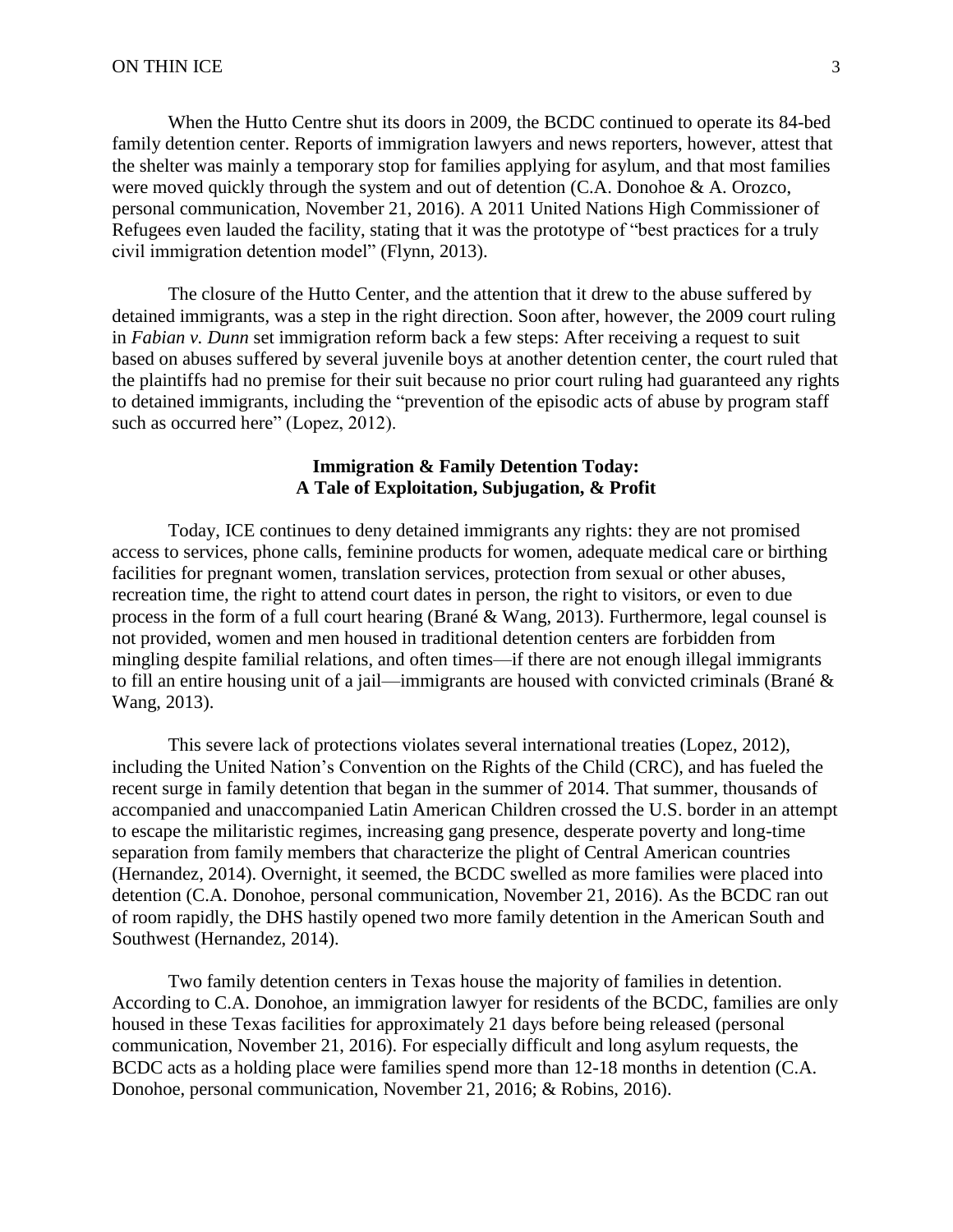Recently, several organizations have begun rallying to shut down the BCDC (Juntos, 2016). These organizations cite many reasons for the facility to close its doors, including extended, unlawful detention of children, the recent prosecution of a former employee who repeatedly raped a detainee in front of minors, deplorable conditions, malnourished children, labor exploitation, the practice of detaining newborns, restricted access to medical care, and the recent loss of the center's license to operate as a facility that houses minors (DiClemente & Joki, 2015; Feltz, 2016; & Ordonenz, F., 2016).

While these organizations--such as Make the Road Pennsylvania, Juntos, Detention Watch Network, the Greater Reading Immigration Project (GRIP), and GALAEI—continue to lobby law makers and hold demonstrations in order to keep the center in the forefront of the public eye, some Berks County commissioners are fighting to keep the shelter open ( Juntos, 2016; & Migdail-Smith, 2016). After losing their license in early 2016, Berks County immediately filed an appeal: The county receives 1.1 billion a year for "use" of the facility and its operations costs are all federally funded. According to the commissioners, losing such a contract with DHS would mean a huge hit to the county budget (Midgail-Smith, 2016).

Berks County is not alone in its reasons for not wanting to shut down its center: While the criminal justice system has seen a decrease in incarceration in favor of using more costeffective options, many counties have seen federally-funded immigration detention as a viable way to make money by renting out unused jail space (Chacón, 2014; & Flynn, 2013). In addition to counties, private companies are fighting for immigration detention to continue: fifty percent of the 34,000 beds that the DHS aims to fill every night with illegal immigrant are run by private companies (González Fernández, 2013).

Regardless of these individual monetary concerns, family detention—and detention in general—costs the federal government billions a year in tax payers' dollars. In 2012 alone, "detainer requests" over \$20 billion dollars was spent to detain and deport illegal immigrants. That monetary total is significantly higher than the combined total that was spent in 2012 on all other federal law enforcement agencies (González Fernández, 2013). What is most puzzling, however, is the fact that the entire process of detention could be avoided *for most immigrants, and almost all immigrant families,* if the DHS were to adopt more cost-efficient methods of monitoring immigrants' whereabouts. Such methods, including house arrest and electronic tracking, cost about one-seventh of the cost of detention, and avoid all of the human rights issues that inherently surround detaining individuals (González Fernández, 2013).

### **Conclusion**

Taking all of this into consideration, it is puzzling why the DHS persists in utilizing and expanding immigration detention, including family detention. In the end, the answer appears to be strategic. As Martin (2012) suggests, detaining illegal immigrants serves multiple functions: detention separates the detainees from support and severely impedes access to legal services, both of which help to ensure that the detainee is deported. González Fernández, in his 2013 article, cites statistics which vividly illustrate just how important legal services are in regards to preventing deportation: immigrants with access to legal counsel are deported at a significantly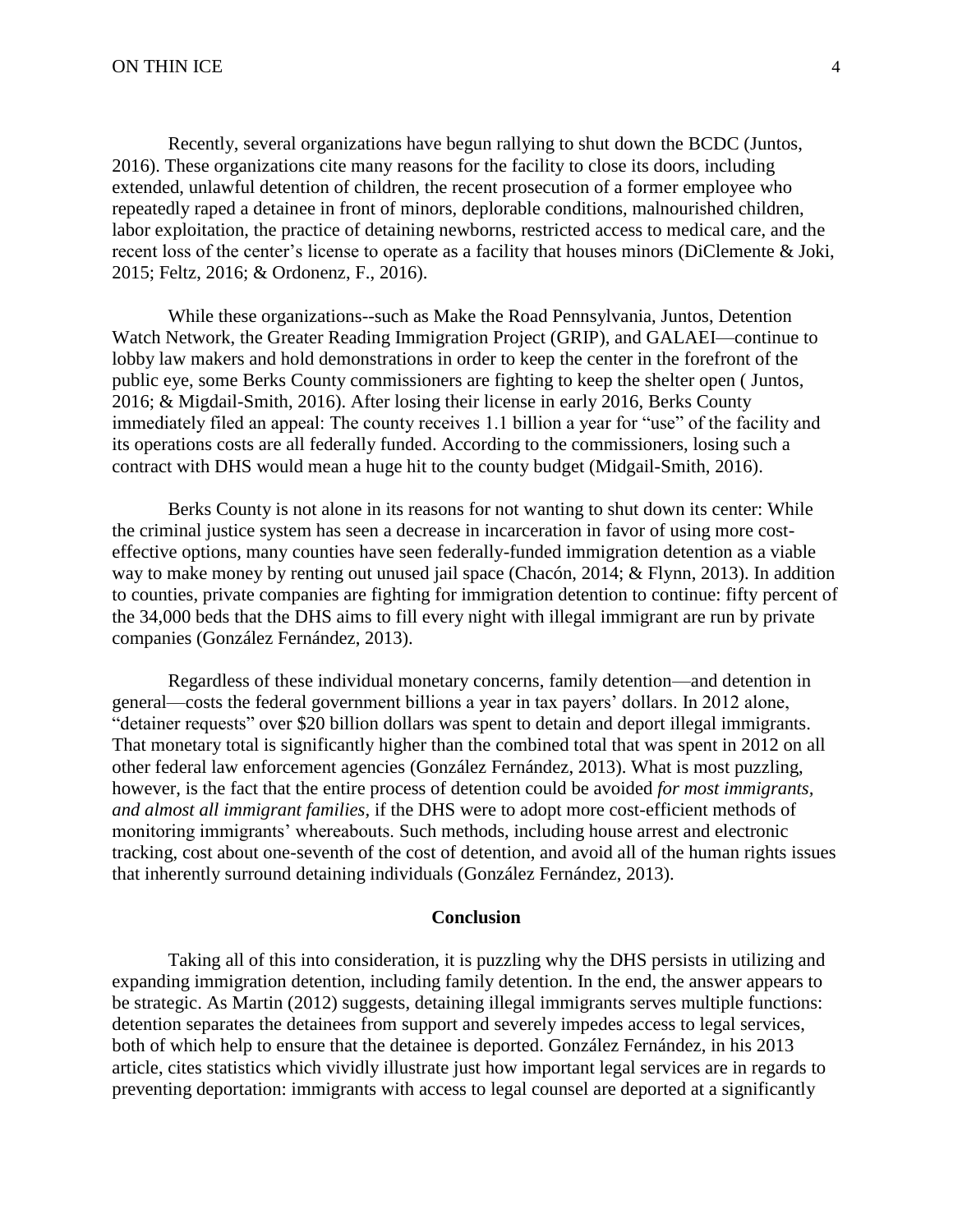lower rate than are those who must represent themselves. In addition to helping facilitate deportation, detention disrupts the lives of relatives who both live in—and are considering coming to—America by robbing them of connections, income, and sometimes, the detainee's entire life savings (Martin, 2012). As one researcher describes, detention can "fragment the relations of care that sustain transnational migrant networks" (Martin, 2012). Detention further promotes xenophobia and the criminalized social view of migrants, which only further ostracizes illegal immigrants and makes them unwelcome in America (Martin, 2012). Overall, detention continues despite its high social and fiscal costs because it functions as a penal and a deterrent system.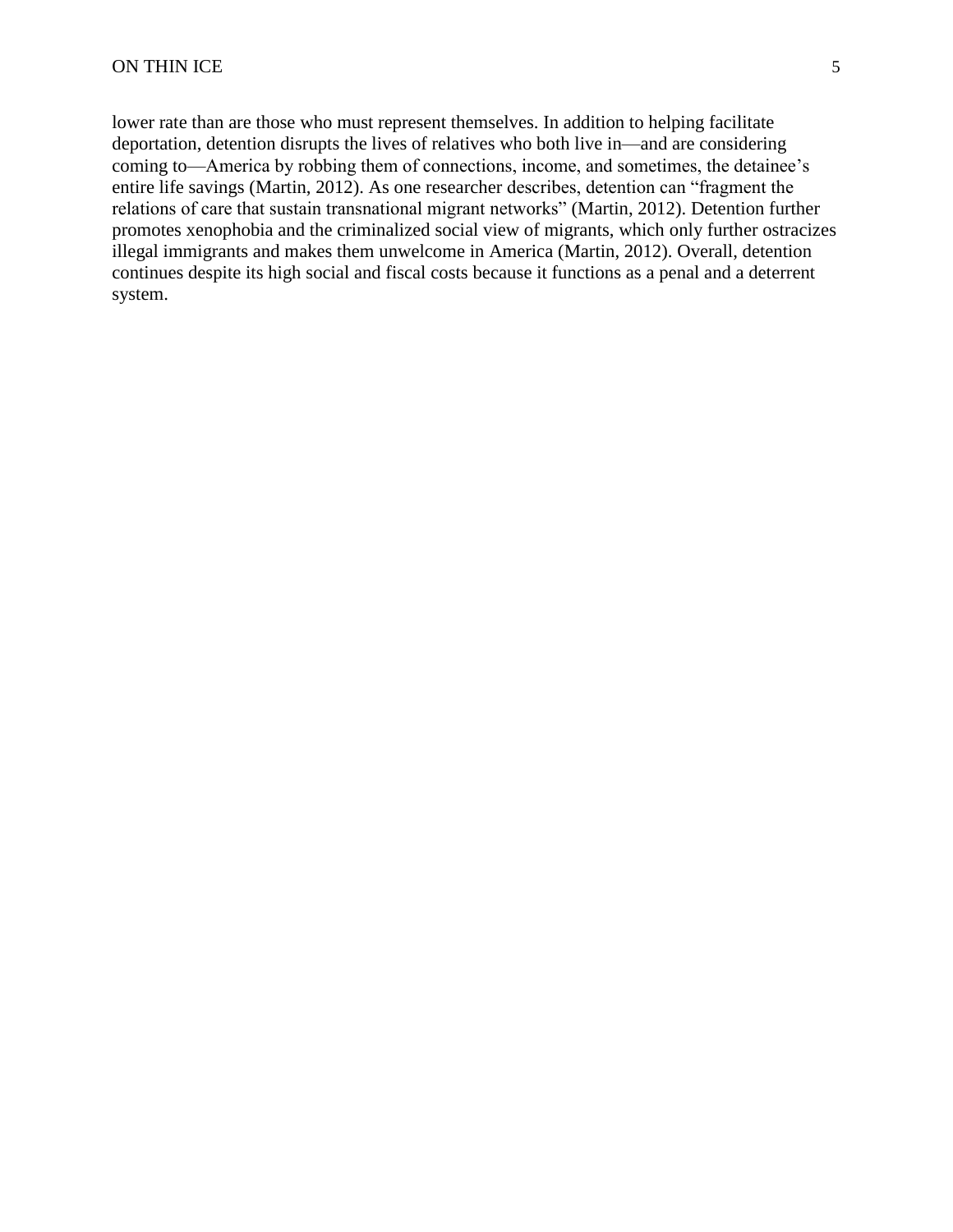#### References

- Brané, M., & Wang, L. (2013). Women: The invisible detainees. *Forced Migration Review*, (44), 37-39.
- Chacón, J. M. (2014). Immigration detention: No turning back?. *South Atlantic Quarterly*, *113*(3), 621-628. doi:10.1215/00382876-2692209
- DiClemente, R., & Joki, P. (2015, Nov. 11). *Shut down Berks: Why Pennsylvania must end its support for family detention.* Retrieved from https://www2.law.temple.edu/csj/cms/wpcontent/uploads/2015/11/Juntos-Sheller-Shut-Down-Berks-Info-Sheet\_Final-Draft\_11.11.2015.pdf
- Farmer, A. (2013). The impact of immigration detention on children. *Forced Migration Review*, (44), 14-16.
- Feltz, R. (2016, April 23). Immigration facility guard given jail time for sexual assault of detainee. *The Guardian.* Retrieved from https://www.theguardian.com/us-news/2016/apr /23/immigration-detention-center-guard-sexual-assault-prison
- Flynn, M. (2013). Be careful what you wish for. *Forced Migration Review*, (44), 22-23.
- González Fernández, L. C. (2013). Immigration detention in America: Civil offense, criminal detention. *Harvard Journal of Hispanic Policy*, *26* 3-12.
- Gonzalez, J. (2011). *Harvest of Empire: A history of Latinos in America* (revised ed.). New York, NY: Penguin Group.
- Hernández, D. M. (2014). Unaccompanied child migrants in "crisis": New surge or case of arrested development?. *Harvard Journal of Hispanic Policy*, *27*11-17.
- Juntos (2016). *Shut down Berks campaign*. Retrieved from http://vamosjuntos.org/Shut-Down-**Berks**
- Latino USA (2016, Jan. 22). Central American gangs, made in LA. *National Public Radio Podcast.* Retrieved from http://www.npr.org/2016/01/22/463983788/central-americangangs-made-in-la
- López, R. M. (2012). Codifying the Flores Settlement Agreement: Seeking to protect immigrant children in U.S. custody. *Marquette Law Review*, *95*(4), 1635-1677.
- Martin, L. L. (2012). 'Catch and remove': Detention, deterrence, and discipline in US noncitizen family detention practice. *Geopolitics*, *17*(2), 312-334. doi:10.1080/14650045.2011. 554463